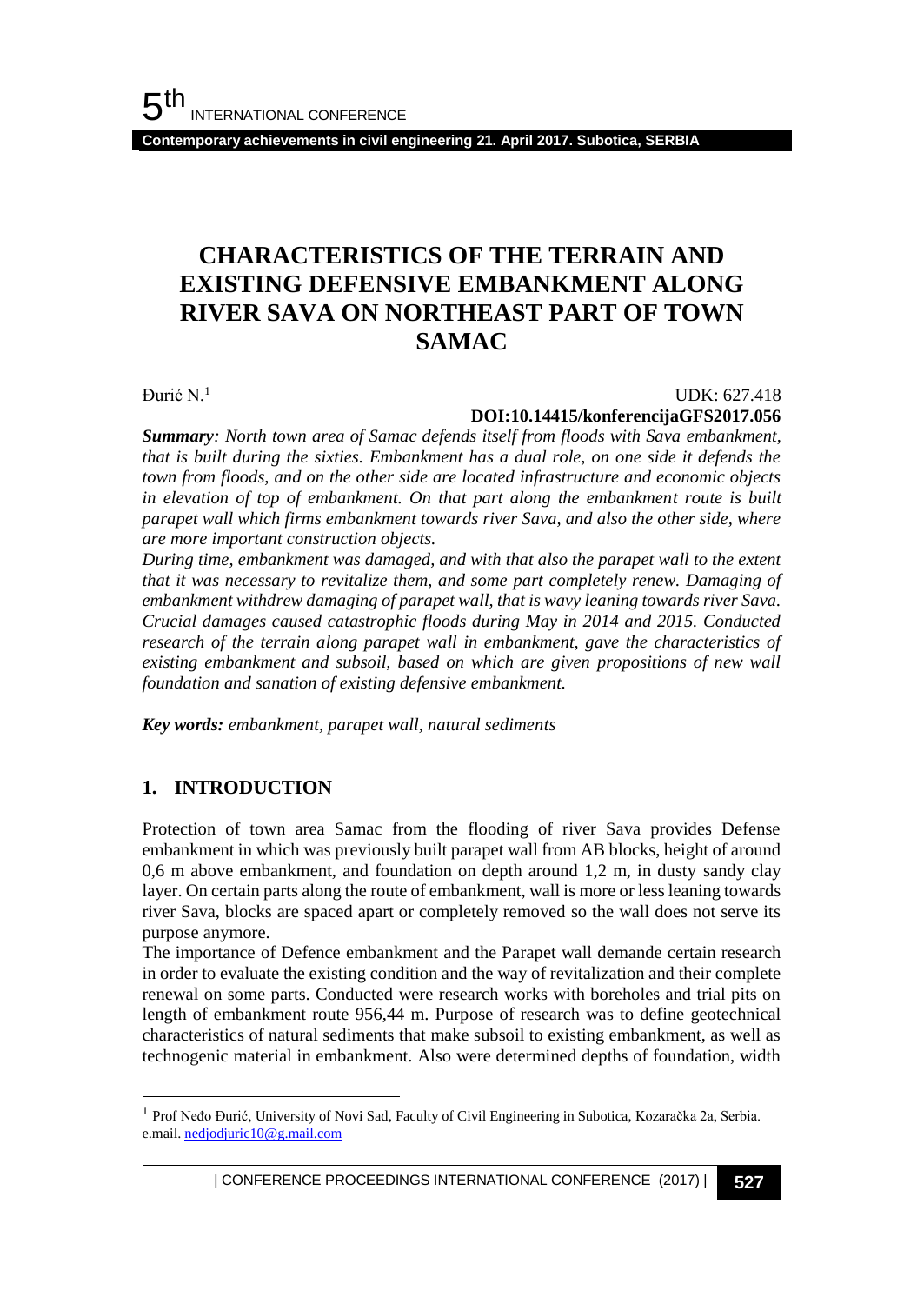**Савремена достигнућа у грађевинарству 21. април 2017. Суботица, СРБИЈА**

of foundation foot of existing parapet wall, characteristics of embankment from aspect of slope stability, and load capacity and subsidence of soil under the load of parapet wall.

## **2. CONDUCTED RESEARCH ON THE TERRAIN**

In corridor route of Defense embankment along river Sava, length around 1000 m and width of around 50 m, depending from the terrain configuration and spatial position of natural and created occurrences, detail engineering geological mapping of the terrain was conducted. Because of terrain coverage with residential and business objects and embankments of technogenic origin usually with mapping was not possible to identify the lithological construction of terrain surface, so with prospection of wider area were overviewed basic geological characteristics: Coast of river Sava depending from the water level in relation to defense embankment is differently distant. In summer is from 50,0 – 100,0 m, which indicates a small inclination of terrain surface towards the river. On that area, river often floods, brings, puts and takes away material, creating different relief forms changeable in time function. For more detail identification of lithological construction of natural sediments were studied geological characteristics of wider area. Special attention was paid to monitoring of geomorphological process occurrences and their relation with geological structure. Processed were characteristics of surface flows, lithological members that appear on terrain surface, terrain liability to development of modern geological processes, hydrogeological characteristics of sediments with defining aquifers basic elements [1]. Locations for drilling along the embankment route were chosen, in relation to expected negative geological impact, during sanation of Parapet wall and embankment. Researched embankment route is evenly covered with research works [2]. 9 boreholes depth of  $8,0 - 9,0$  m and 11 trial pits depth to 1,8 m, deepest to  $1,0 - 1,5$  m were conducted. From boreholes were taken enough number of undisturbed and disturbed samples from different depths, so every environment is covered with samples. Laboratory testings were done in accordance with valid JUS U.B1. and BAS standards, based on which were defined physical – mechanical characteristics of soil on location of researched terrain [2,3,4]. Parallely with drilling were conducted tests of standard penetration (SPT). They were conducted in unbounded and poorly bounded sediments, in total 24 tests. Occurrence and water level during drilling and after it in period of performing of research works were monitored orderly.

Depth of foundation of existing Parapet wall in planum of Defense embankment along river Sava, width of foundation foot and type of material in within is founded, were determined during making of trial pits. Trial pits were made manually with small gabarits in vertical projection for the possibility of deterioration of condition in which Parapet wall was after catastrophic floods. Parallely with digging was conducted detail mapping of open profiles of trial pit walls, and were taken samples from every trial pit.

# **3. RESEARCH RESULTS**

According to geomorfological characteristics wider area belongs to alluvial terraced plane of river Sava, with heights from 86 - 88 masl, figure 1. Terrain has a very slight drop in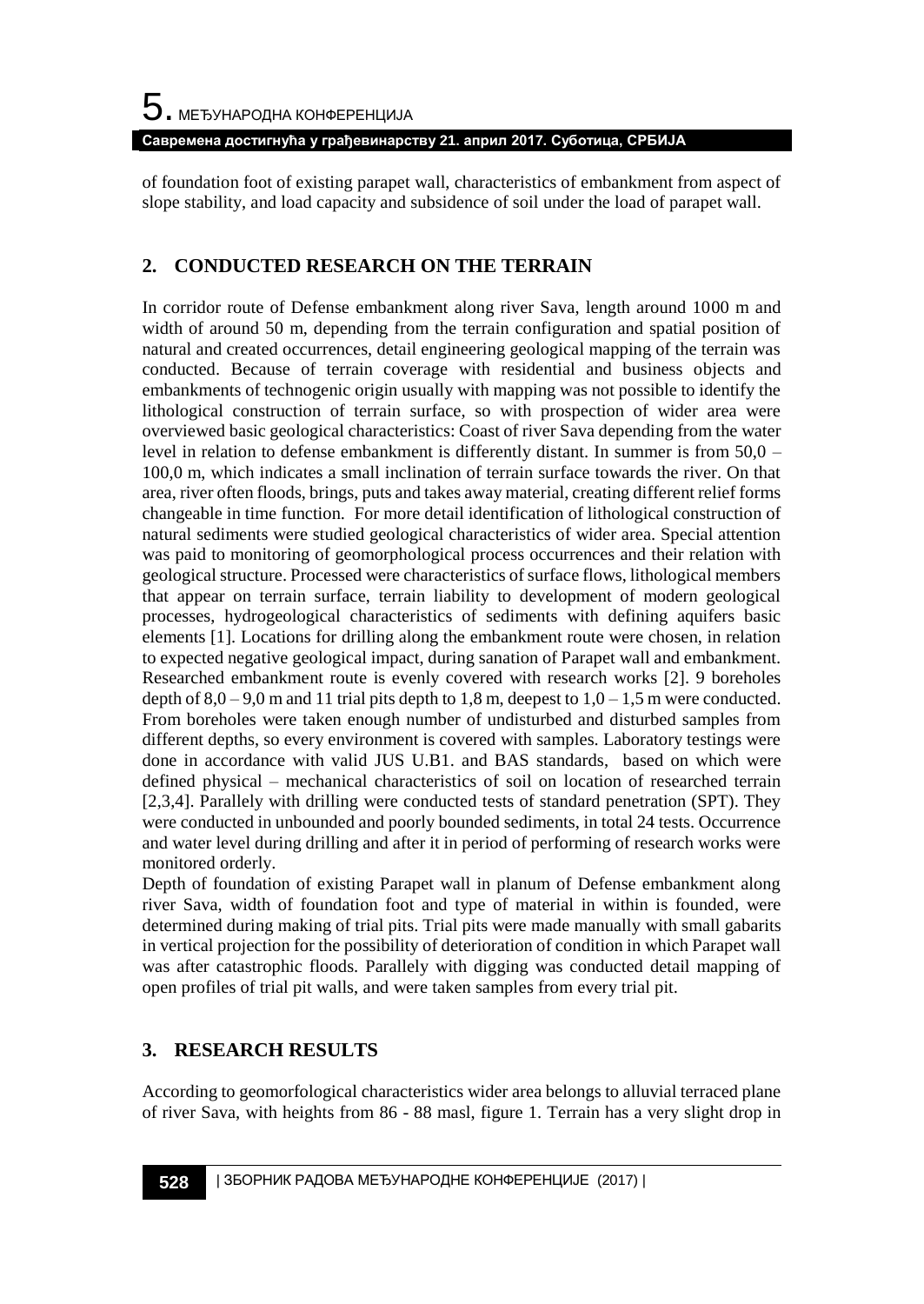# $5<sup>th</sup>$ INTERNATIONAL CONFERENCE

#### **Contemporary achievements in civil engineering 21. April 2017. Subotica, SERBIA**

direction north – northeast. There are no expressed geomorfological formas in way of terraced section of flood basin riverbed of Sava that spreads immediately to north edge of Defense embankment. Smaller delevellings of the terrain are noted in inndundation riverbed that appear on the surface as smaller or greater sags, depth of 1,00 - 2,0 m, in places masked with wild dumps of municipal waste. Delevellings of the terrain are a product of natural and technogenic factors.

Narrower area presents end north parts of mentioned plateau on which along the edge of innundation riverbed of Sava river is laid Defense embankment with Parapet wall in planum of embankment.



*Figure 1. Topographic base wider area of Samac, R 1 : 25 000*

Basic hydrographic characteristics of the terrain is its belonging to river Sava confluence, that flows on north edge of researched location, and of river Bosna, that flows in immediate proximity of west edge of researched location. In this flow gravitate all periodically natural and technogenic flows, atmospheric water precipitates and underground waters.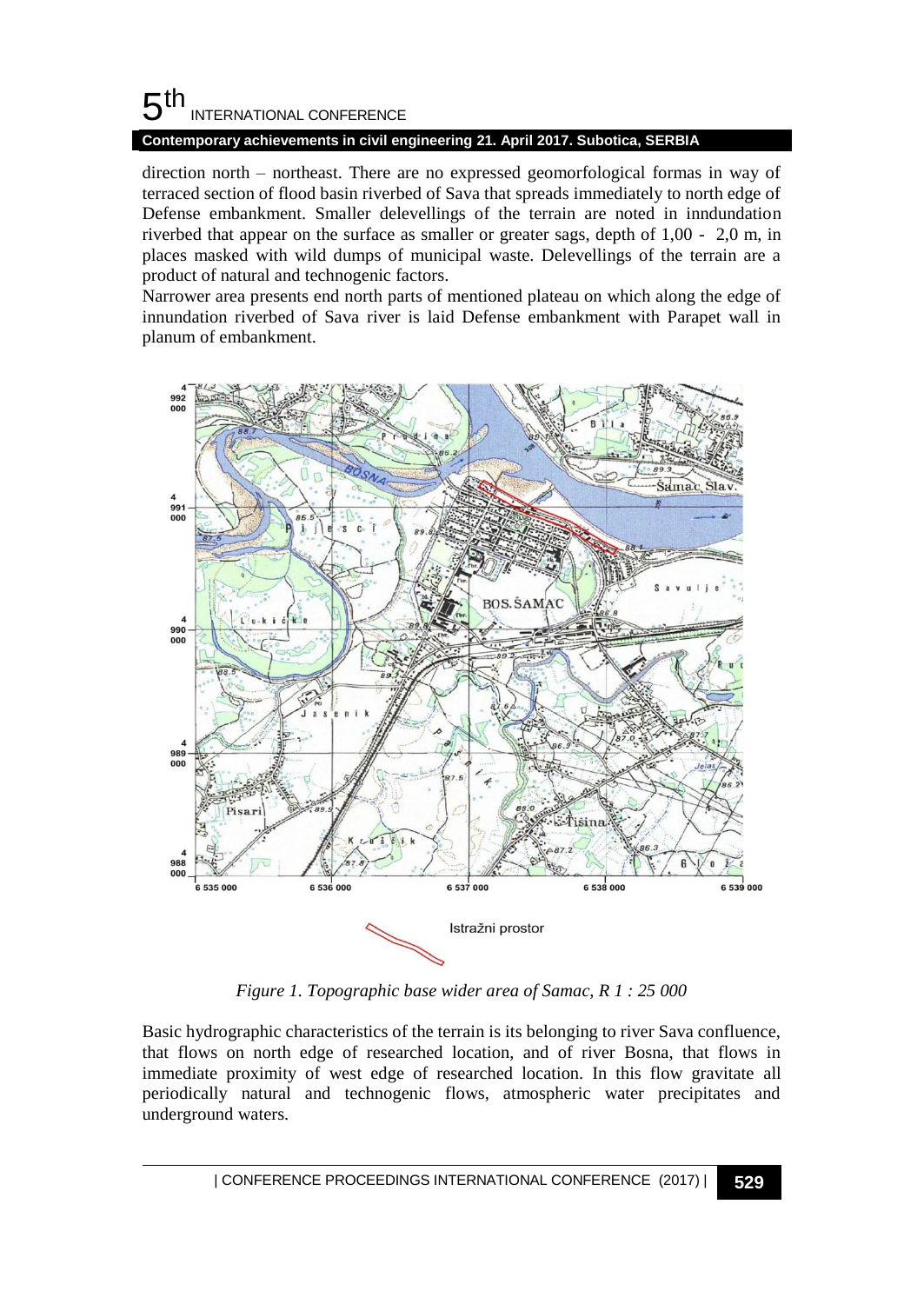According to Basic geological map sheet Slavonski Brod R 1:100.000, and its Interpreter [5] on terrain surface of narrower area of researched location were allocated Quaternary sediments within which were are:

- Sediments of flood area that have wide distribution, ie are spreaded along right coast of river Sava where they have greater distribution and cover terraced sediments [6]. Flood percipitations consist of fine clastic deposits in which dominate sands, silts and clayey sands. Depth of these deposits does not exceed 5,00 m.
- Alluvial deposits are presented with alluvial deposit of river Sava with fine grained and middle grained sand, silt and gravel, which are deposited in riverbed and on coasts without steep sections.

In structure of terrain of Defense embankment participate deposits of natural materials and materials of technogenic origin. Natural materials are present in sediments of alluvial deposits connected with river watercourses. Materials of technogenic origin are registered in immediate location and present materials built into the hull of Defense embankment and Parapet wall in embankment planum. Structure of terrain in profile of embankment is determined based on results of detail research that included geological mapping of the terrain and investigative geomechanical works, and is shown on transverse profile, figure 2.



*Figure 2. Transversal terrain profile on part of Defense embankment and Parapet wall 11. embankment – clayey gravelly, 13.embankment – dusty sandy clay 4. sand, 5. sandy clay, 6.sand, 7.sandy gravel* 

Natural sediments that are the subsoil of defense embankment are sandy gravel, sand middle grained to coarse grained, in places gravelly, sandy clay and dusty sandy clay. Materials of technogenic origin are registered in Parapet wall and in hull of Defense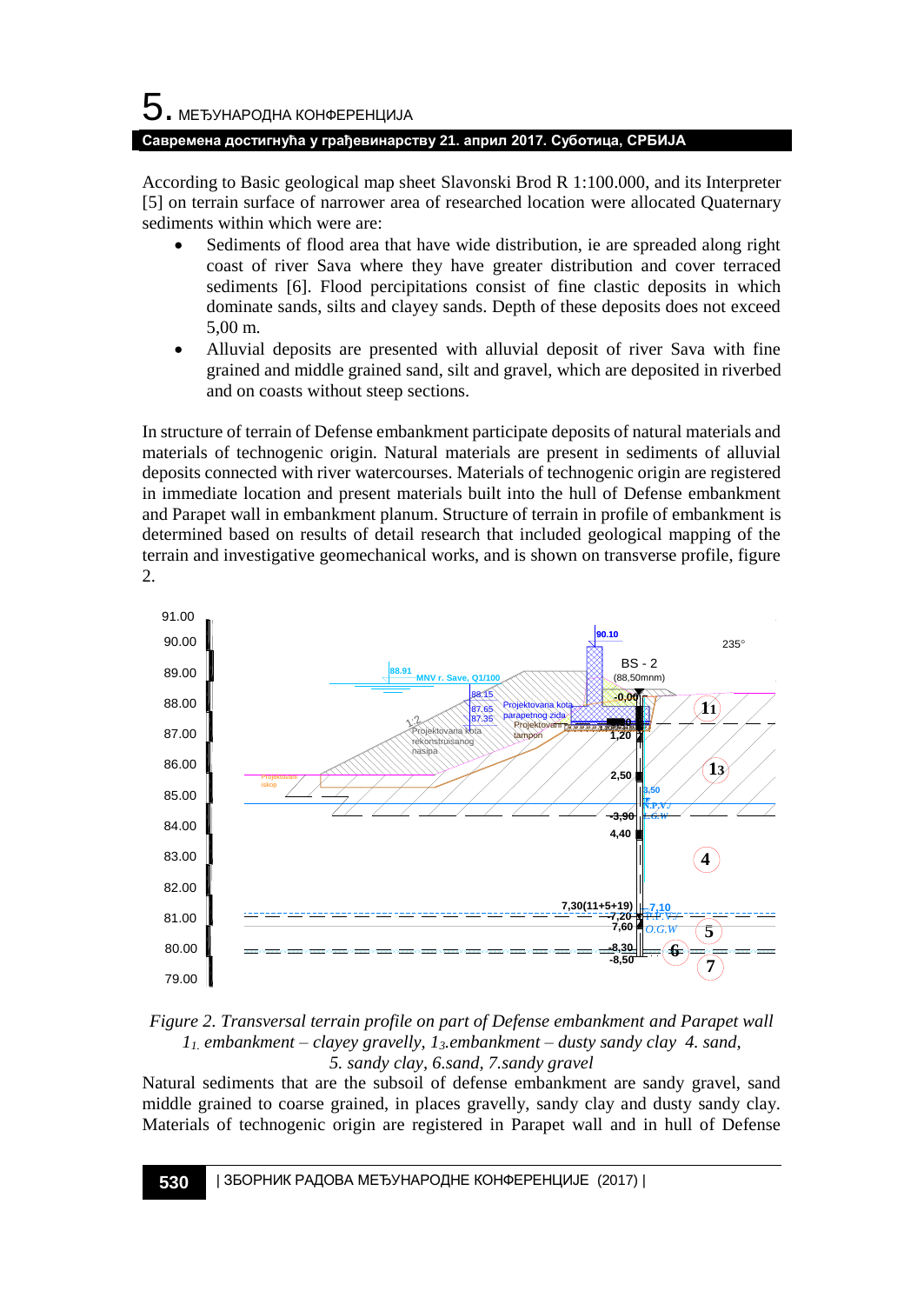#### 5 th INTERNATIONAL CONFERENCE

#### **Contemporary achievements in civil engineering 21. April 2017. Subotica, SERBIA**

embankment along the river Sava. Body of embankment does not have uniform structure referring to embedded material layers. Layers are from different materials, they have changeable thickness with frequent changes in vertical pillar and lateral alternation along embankment route. In embankment hull were embedded clayey gravel with fractions of construction debris in near surface horizons, sandy dusty gravel, dusty sandy clay and dusty sand.

In terrain where is laid route of Defense embankment in sandy gravelly layer is formed compacted aquifer of open type, that has hydraulic connection with surface flows. In aquifer roof are clayey layers with more stable water permeability that decrease infiltration of water participate from terrain surface. Mightiness of water bearing layers in not determined, is of regional spatial spreading, and coefficient of filtration by USBR goes from  $k = x 10^{-1}$  to  $k = x 10^{-3}$  cm/sec.

In corridor of embankment and in its wider area, are not present natural limitations for object construction, except erosion process of north slope and in foot of embankment as well as process of suffusion (wash out of fine grained fraction) in periods of oscillation of river water level [7]. Artificial limitations are connected to before built infrastructures, residential and economy objects, on almoust along entire embankment route.

### **4. GEOMECHANICAL CHARACTERISTICS OF TECHNOGENIC MATERIALS AND NATURAL SOIL**

In layers defined with terrain research works samples were taken for laboratory tests. Geomechanical characteristics with display of limit valuesof parameters are given for technogenic materials and natural sediments.

**Materials of technogenic origin** are embedded in embankment hull, whose position and mightiness in vertical profile along researched route differ. Embedded were layers: clayey gravel  $(1_1)$ , sandy gravel  $(1_2)$ , dusty sandy clay  $(1_3)$  and dusty sand  $(1_4)$ . Parameter values allocated for geotechnical calculations are given in table 1.

| Sediments                | Parameters                    |            |             |                         |  |
|--------------------------|-------------------------------|------------|-------------|-------------------------|--|
| Technogenic materials    | $\gamma$ (kN/m <sup>3</sup> ) | $\omega_0$ | c $(kN/m2)$ | Ms (kN/m <sup>2</sup> ) |  |
| Clayey gravel $(11)$     | 19,1                          | $30*$      |             | 30 000*                 |  |
| Sandy gravel $(12)$      | 18,8                          | $36*$      |             | 35 000*                 |  |
| Dusty sandy clay $(1_3)$ | 18,1                          | 19         | 32          | $4000_{(0-100)}$        |  |
| Dusty sand $(1_4)$       | 18,7                          | $33*$      |             | 10 000*                 |  |

*Table 1. Addopted parameters for sediments of technogenic origin*

\* values obtained from SPT-a

Clayey gravel  $(1<sub>1</sub>)$  is located along embankment route in several horizons, represents mix of sandy gravel and clay. Sandy gravel  $(1<sub>2</sub>)$  is located also in several horizons, while dusty sandy clay  $(1<sub>3</sub>)$  has the biggest participation in structure of embankment hull, and dusty sand (14) is embedded in foot part of embankment and is of small mightiness and distribution.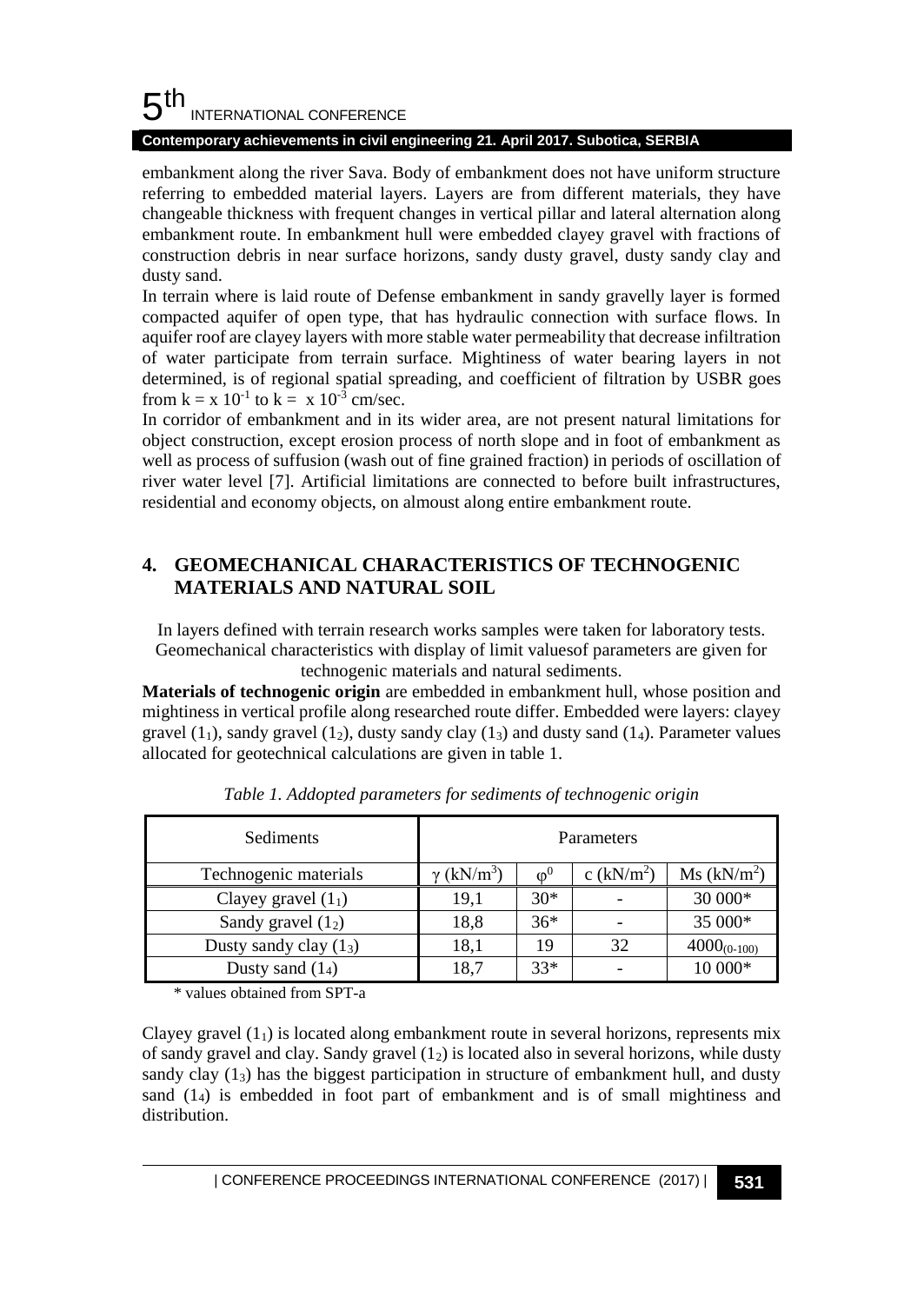# $\mathbf 5$ . међународна конференција **Савремена достигнућа у грађевинарству 21. април 2017. Суботица, СРБИЈА**

**Natural sediments** make embankment subsoil**.** Allocated are the following sediments of different mightiness: dusty muddy clay, dusty clay, dust, sandy clay, sand and sandy gravel. Values of addopted parameters for geotechnical calculations are given in table 2. They refer to whole route in general, and for some profiles along embankment route can be taken parameters from investigative boreholes, which are more representative, considering that all allocated layers in table 2, do not exist along the entire route of embankment [1,6,8].

| Sediments        | Parameters           |            |             |                         |
|------------------|----------------------|------------|-------------|-------------------------|
| Natural          | (kN/m <sup>3</sup> ) | $\omega^0$ | c $(kN/m2)$ | Ms (kN/m <sup>2</sup> ) |
| Dusty muddy clay | 18,4                 | 14         | 46          | $5000_{(0-100)}$        |
| Sandy clay       | 18,6                 | 17         | 38          | $3500_{(0-100)}$        |
| Dust             | 18,8                 | 21         | 34          | $2000_{(0-100)}$        |
| Sandy clay       | 18,5                 | 22         | 30          | $2500_{(0-100)}$        |
| Sand             | 19,7                 | 32         |             | 11000*                  |
| Sandy gravel     | 18,9                 | $40*$      |             | 50 000*                 |

|  | Table 2. Addopted parameters for natural sediments |
|--|----------------------------------------------------|
|--|----------------------------------------------------|

\* vrijednosti dobivene iz SPT-a

Dusty muddy clay forms a leyer registered in immediate embankment subsoil, ie near surface part of natural terrain. Dusty clay, forms a layer of changeable mightiness, ie it is a clay – dusty material with participation of fine sand fraction. Dust forms a layer of small mightiness, about 0,50 m, and appears occasionally as lens.

Sandy clay is a layer of changeable mightiness that is not equally present along researched embankment route. It contains a high percentage of fine grained, sandy fractions, is of soft consistency, low plasticity, gray to yellow brown color.

Sand is located in shelf of clay layers, is of different mightiness and distribution. On some parts of the embankment route is not determined its final depth. Sandy gravel, fine grained to coarse grained, makes a subsoil of terrain along the embankment route, whose final depth is not registered in research works.

### **5. POSSIBILITIES OF EMBANKMENT UPGRADING AND COSTRUCTION OF NEW PARAPET WALL**

Conducted terrain research and laboratory tests gave enough parameters needed for analysis of stability of existing embankment [1,3,4,5]. Analysis were conducted on profiles of investigative boreholes with aim to include whole embankment route considering its changeable characteristics at presence of technogenic and natural materials. Analysis were done by Bishop method [9,10,11,12,13,14]. Minimal safety coefficient on sliding goes from 4,2 - 6,5.

Safety factors for sliding are relatively high, which is a result of consolidation of embankment, built during the sixties. Over time consolidation of embankment resulted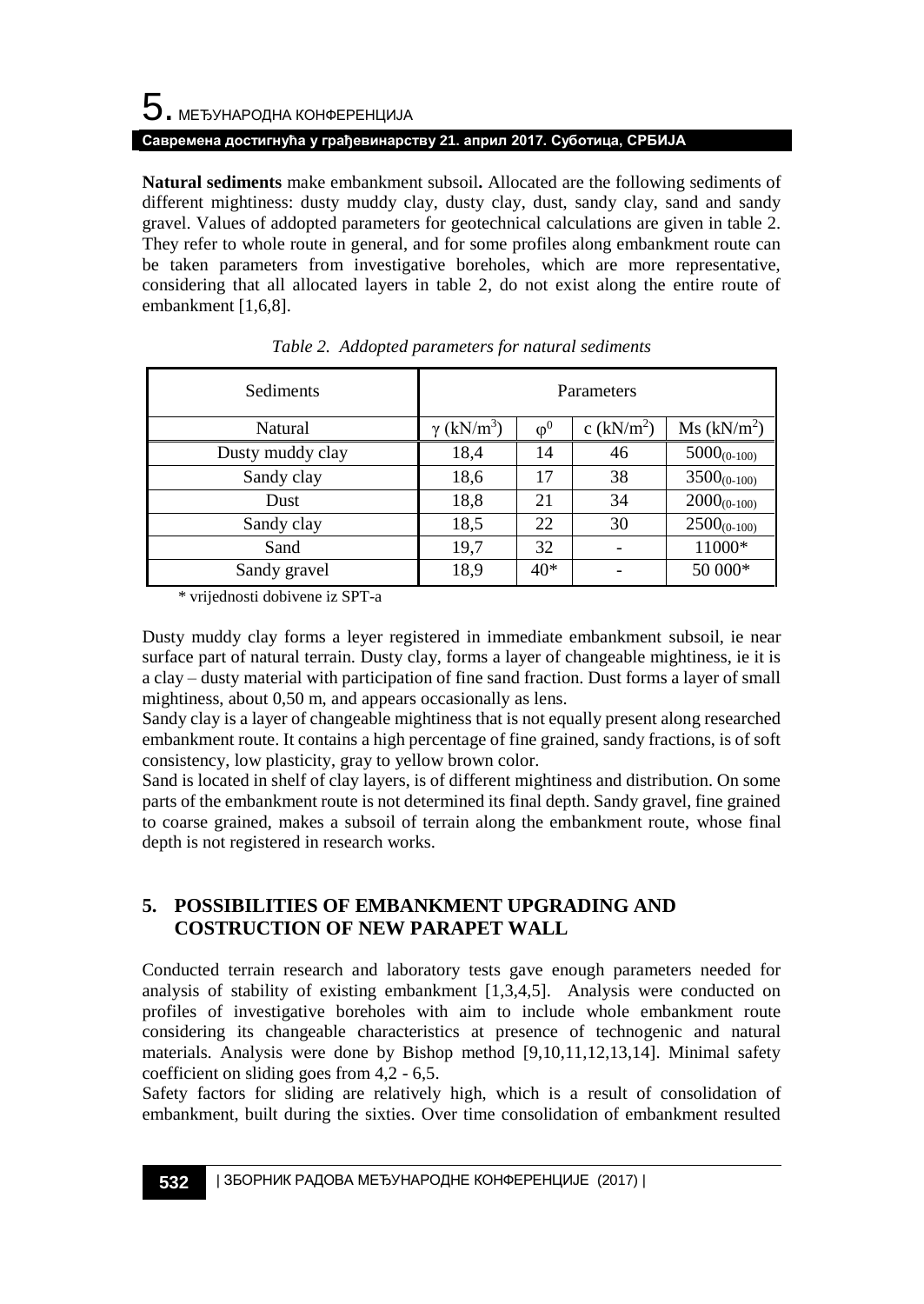#### 5 th INTERNATIONAL CONFERENCE

#### **Contemporary achievements in civil engineering 21. April 2017. Subotica, SERBIA**

with higher value of cohesion in dusty sandy clay layers  $(1<sub>3</sub>)$  embedded in embankment hull and in layer of autohtone soil that is built of dusty, muddy clay, of high plasticity, through which by calculation pass critical sliding surfaces.

Existing parapet wall will be removed and a new wall on the same depth with other characteristics will be founded. Calculations of permited soil load under foundation of newly projected parapet wall were done with Brinch – Hansen method on more characteristic profiles [9,12,15,16]. For foundation depth of 2,5 m and foundation foot of 2,0 m permited values of soil load goes from 224,0 - 262,0 kN/m<sup>2</sup> . Prognosis calculations of consolidated subsidence of soil under the foundations of the newly projected parapet wall gave values in permited limits, 0,7 - 2,4 cm.

## **6. CONCLUSION**

Defense embankment that protects the town area of Samac from river Sava, during years have been demaged because of poor maintenance, and also frequent increases of water levels that impair its stability. In embankment was built parapet wall from AB blocks, which is demaged to the extent that it cannot be sanitized, so a new one has to be built. With construction will also be built an embankment up to level of centennial maximum rainfall, and height of the wall will be 0,8 m above the embankment.

Evaluation of existing condition of embankment is given based on conducted research works on terrain and laboratory testing of samples from embankment and natural sediments. Materials from the embankment are of technogenic origin and consist of clayey gravel with fractions of constructive debris in near surface horizons, sandy, dusty gravel and dusty sand. Natural sediments make a subsoil of embankment where alternate layers of different mightiness from dusty muddy clay, dusty clay, sandy clay, sand and sandy gravel. Research results shown that defense embankment and parapet wall were demaged over time, but embankment is still well consolidated and is of favorable characteristics for construction of newly projected embankment. Conducted stability analysis showed that minimal safety coefficient on sliding is favorable and is in limits from 4,2 - 6,5. Also, load of newly projected parapet wall will not create larger subsidence from permited.

### **REFERENCES**

- [1] Elaboratogeotehničkim istraživanjima terena za potrebe sancije Parapetnog zida u planumu Odbrambenog nasipa duž rijeke Save, satcionaža km 0+000,00 – km 0+954,44, Šamac. Tehnički institut Bijeljina, **2015.**
- [2] Đurić, N. *Hidrogeološka i inženjerskogeološka istraživanja*. Subotica, Bijeljina. Građevinski fakultet, Tehnički institut. **2011.**
- [3] Eurocode 7. Geotechnical desing Part 2: Desing assisted by laboratory testing, and Part 3: Desing assisted by fieldtesting. European Commitete for standarization. Brussels. **1997.**
- [4] Roscoe K. H. & Poorooshasb H. B.: A theoretical and experimental study of strains in triaxial tests on normally consolidated clays, *Géotechnique*, 13(1), 12-38. **1963.**
- [5] Marinčić S. et al. OGK Slavonski Brod, 1:1000 000. Tumač lista Slavonski Brod. Geološki zavod Zagreb. **1986.**